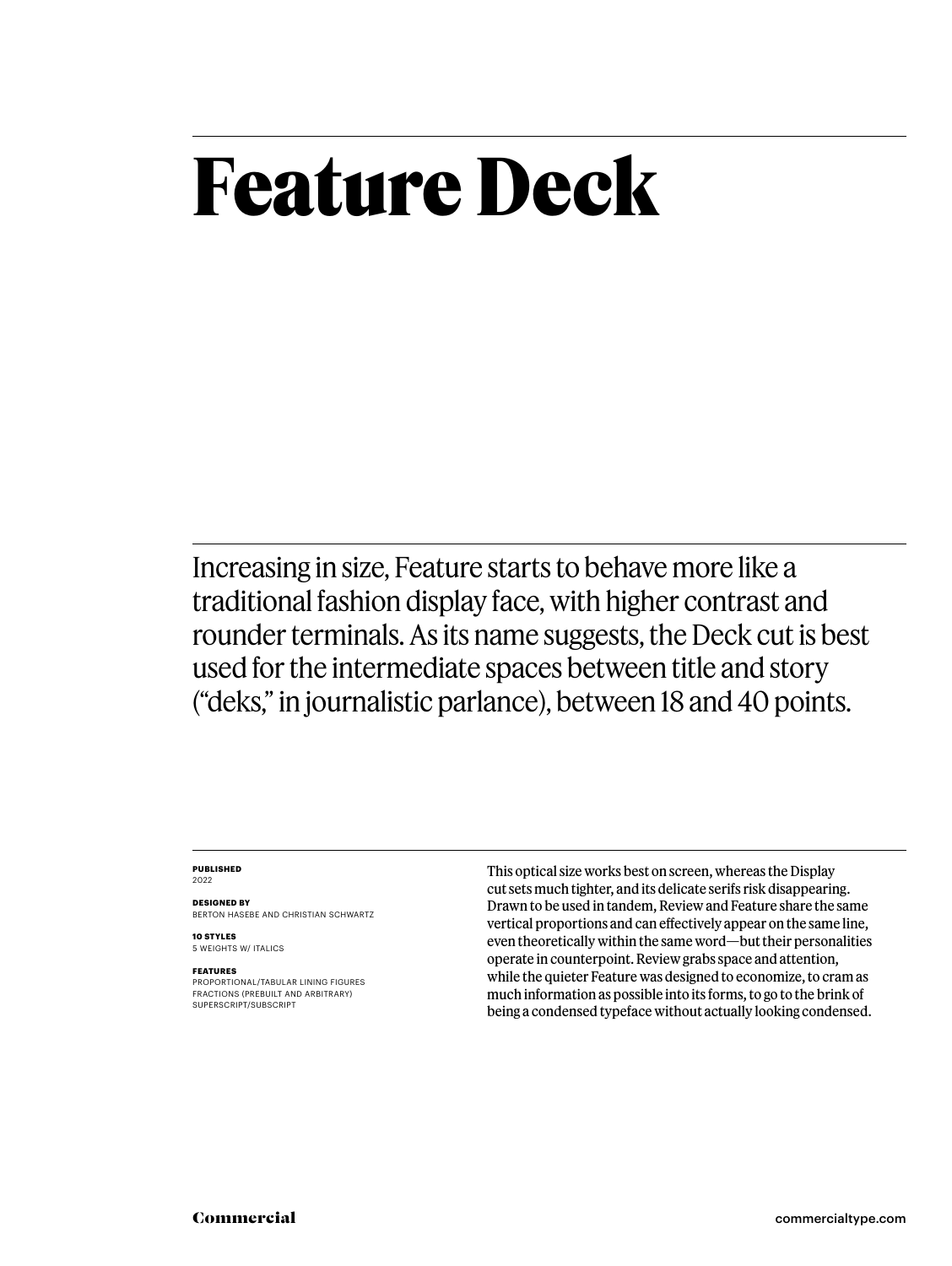Feature Deck Light *Feature Deck Light Italic* Feature Deck Regular *Feature Deck Regular Italic* Feature Deck Medium *Feature Deck Medium Italic* **Feature Deck Bold** *Feature Deck Bold Italic* **Feature Deck Extrabold** *Feature Deck Extrabold Italic*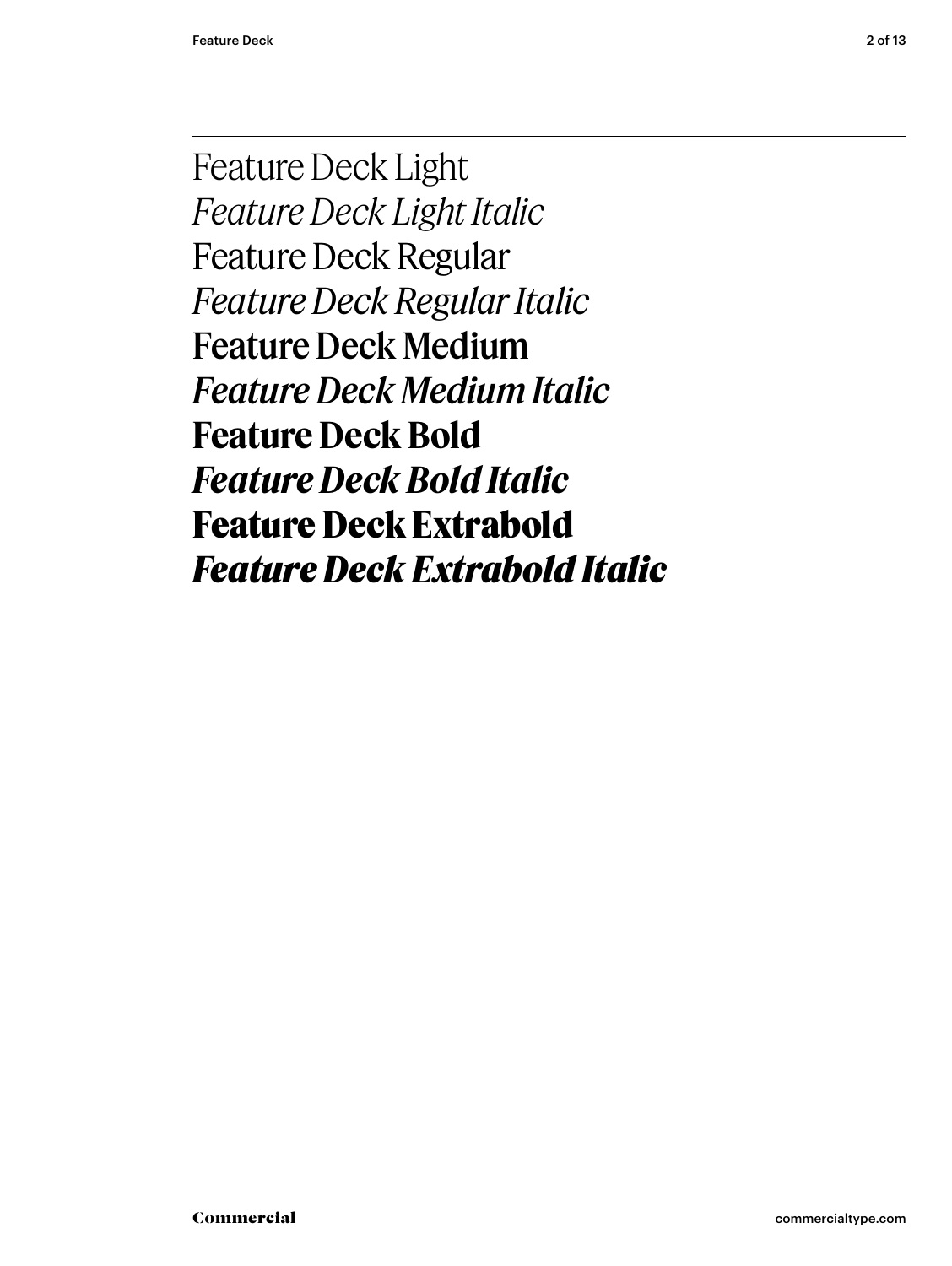### **RECOMMENDED MINIMUM & MAXIMUM SIZES**

FEATURE DISPLAY, 40 PT+

# Regional trading lercantil SPARKS

FEATURE DECK, 18 – 40 PT

### Due to animosities of their main competitor A series of upsets befell the ships Launched a final voyage This official inquiry

FEATURE TEXT, 8 – 18 PT

The English East India Company was established in 1600 and was granted a Royal Charter by Queen Elizabeth I under the name Governor and Company As Merchants of London trading into the East Indies Trading mainly in silk, rum, cotton, and opium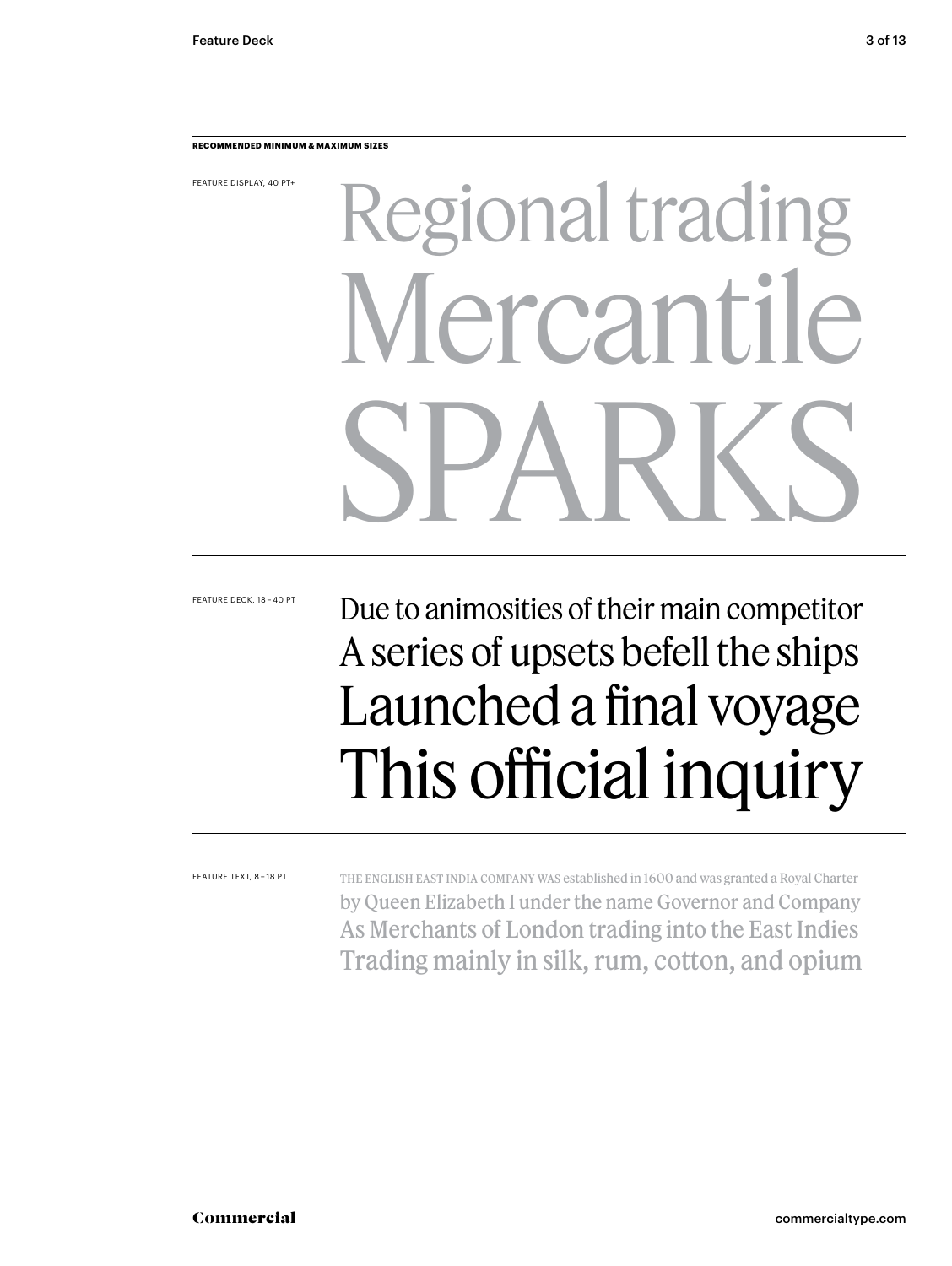### Ascertained new findings THE NEWER MAJORITY *Als Aktiva in seiner Bilanz*

FEATURE DECK LIGHT, LIGHT ITALIC, 40 PT

Elle figurait parmi le plus OBJECTIVE LAWMAKER *Codex of global currency*

EATURE DECK REGULAR, REGULAR ITALIC, 40 PT

### Comprehensive outlines SPECIALIZZATO NELLA *Not commercially viable*

FEATURE DECK MEDIUM, MEDIUM ITALIC, 40 PT

### **Organometallic species PHYSICS RESEARCHER** *Hữu thuộc về nhiều bên*

FEATURE DECK BOLD, BOLD ITALIC, 40 PT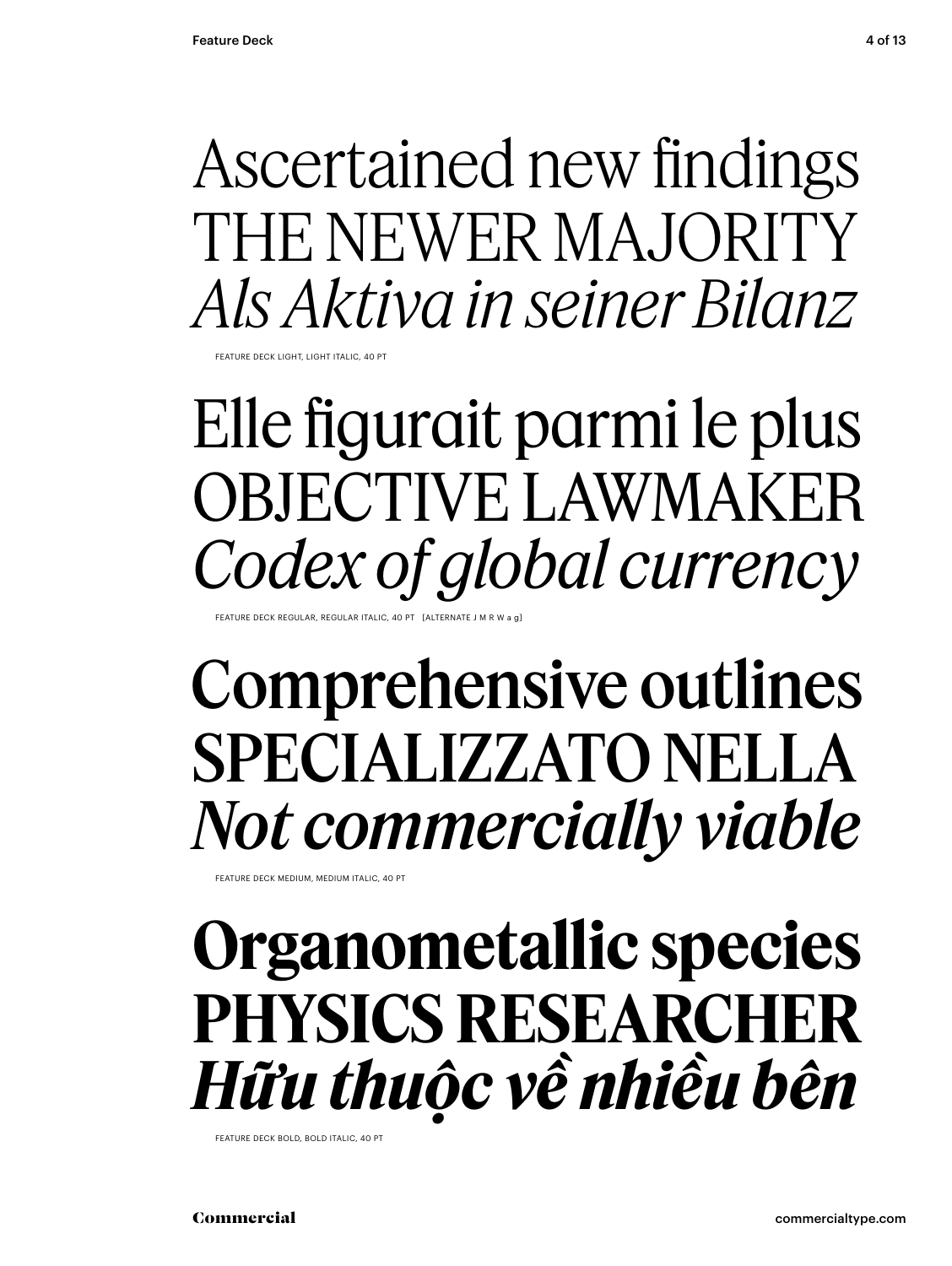### **Afforded no interviews UN NUEVO LIDERAZGO Postdoctoral Research**

**FATURE DECK EXTRABOLD, 40 PT [ALTERNATE w]** 

### *Állam és a kormányzat RELEVANT PROCESSES Amplifed this feedback*

**FEATURE DECK EXTRABOLD ITALIC**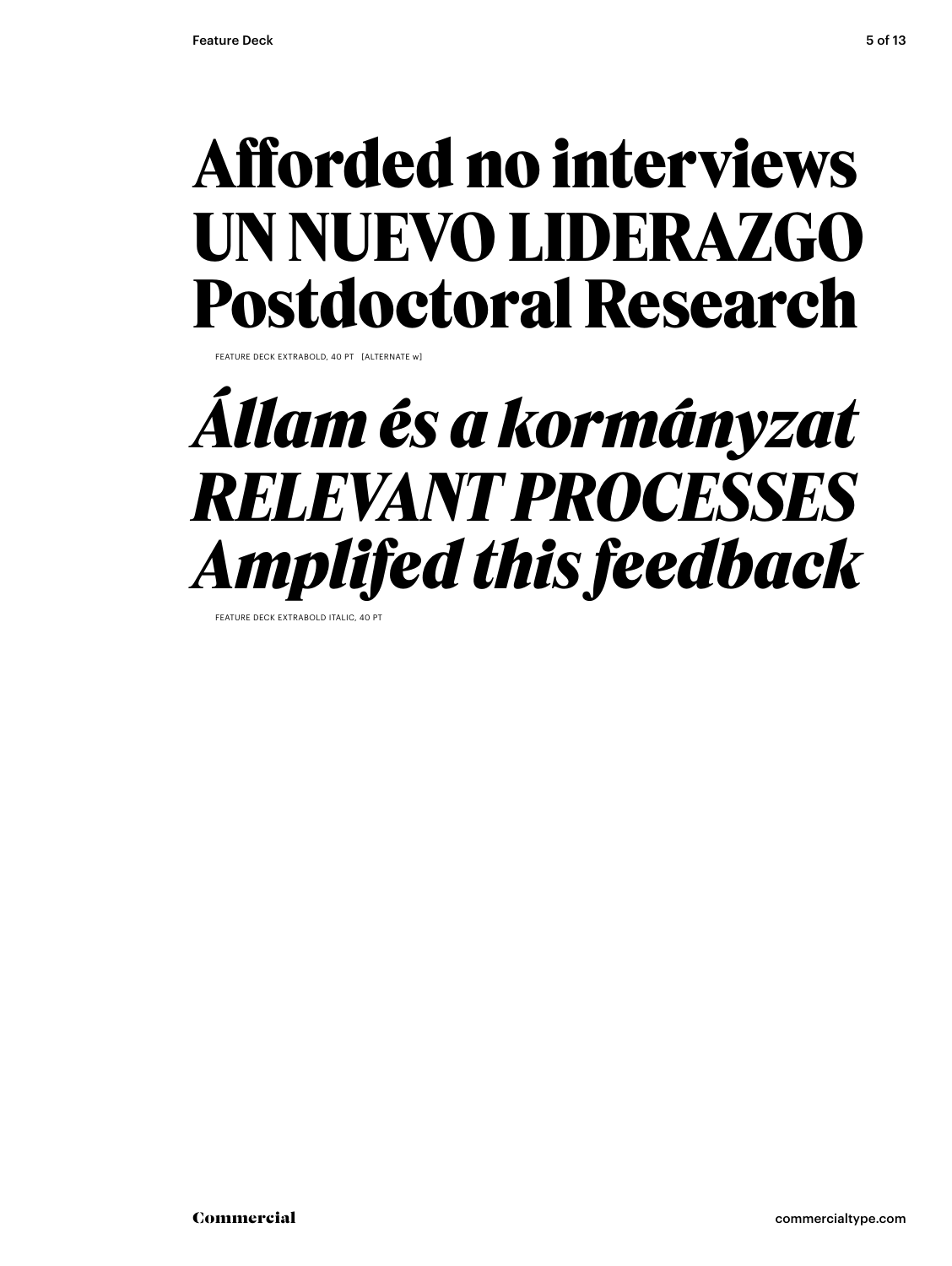Designates their standard monetary unit UM VIÐFANGSEFNI EÐLISFRÆÐINNAR *The finished garment would be less bulky*

FEATURE DECK LIGHT, LIGHT ITALIC, 25 PT

A molecule containing 7 rhodium atoms THE SIEGE STARTED ON 19 JUNE, 1635 *Bau von Beljanen war das Einzugsgebiet*

FEATURE DECK REGULAR, REGULAR ITALIC, 25 PT [ALTERNATE a]

Wystarczy porównać prędkość światła STATIONARY LUMINIFEROUS ÆTHER *New Zealand's foreign & defence policy*

FEATURE DECK MEDIUM, MEDIUM ITALIC, 25 PT [ALTERNATE a g]

**Weighing between 51.3 and 69 pounds TA USKUS, ET PALJUD TEADUSLIKUD** *Their construction took all of October*

FEATURE DECK BOLD, BOLD ITALIC, 25 PT [ALTERNATE J 3 5 6 9]

### **Popular methods of teaching science LEGISLATION ON POLICY & SOCIETY** *Física e astronomia foram traduzido*

FEATURE DECK EXTRABOLD, EXTRABOLD ITALIC, 25 PT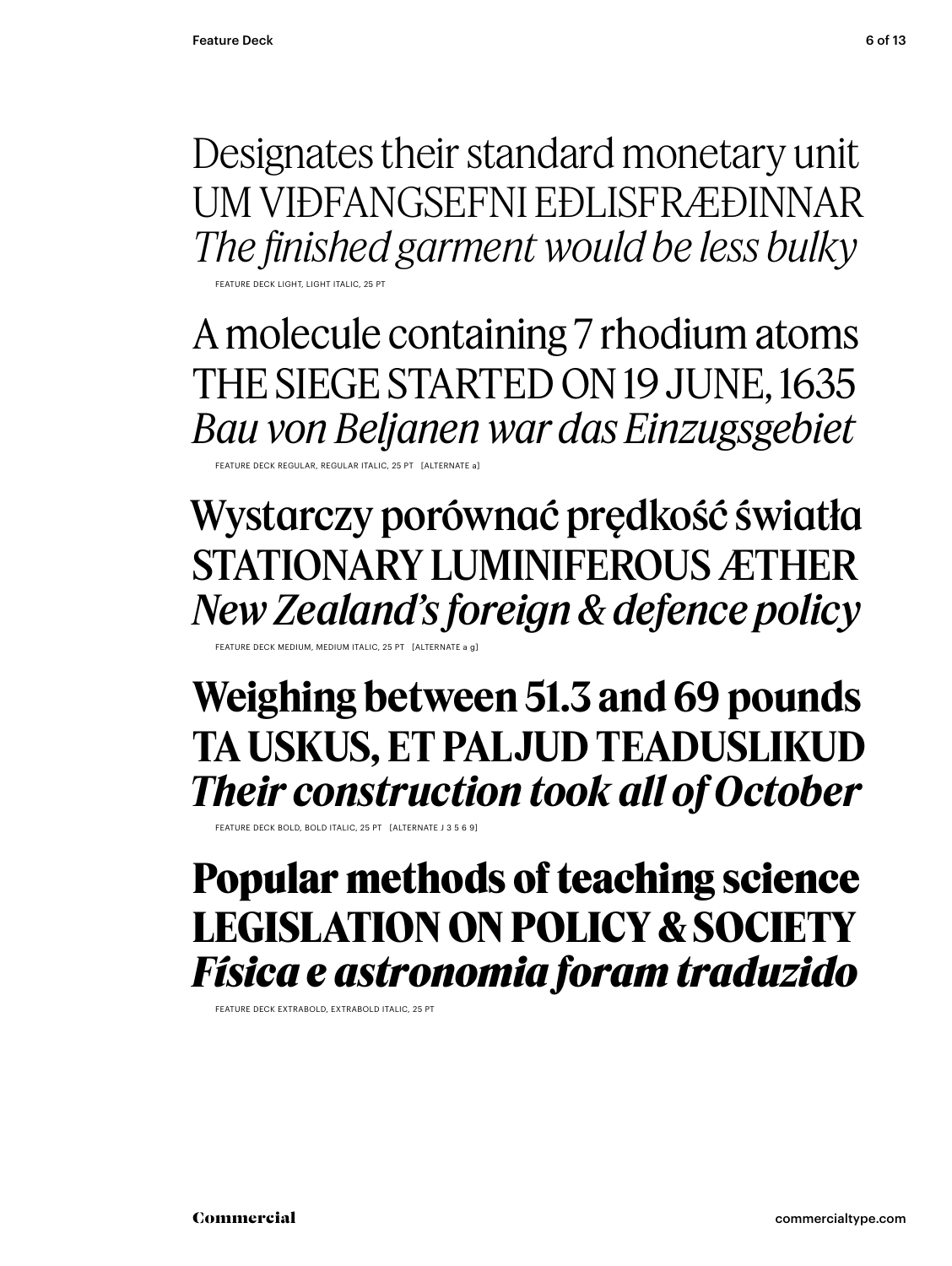### Ideological standpoint FEATURE DECK LIGHT, 45 PT

Structure of ferrocene

FEATURE DECK REGULAR, 45 PT

### mvendt anerkender

**FEATURE DECK MEDIUM, 45 PT** 

## **Final business model**

FEATURE DECK BOLD, 45 PT

### **Discussions directes**

FEATURE DECK EXTRABOLD, 45 PT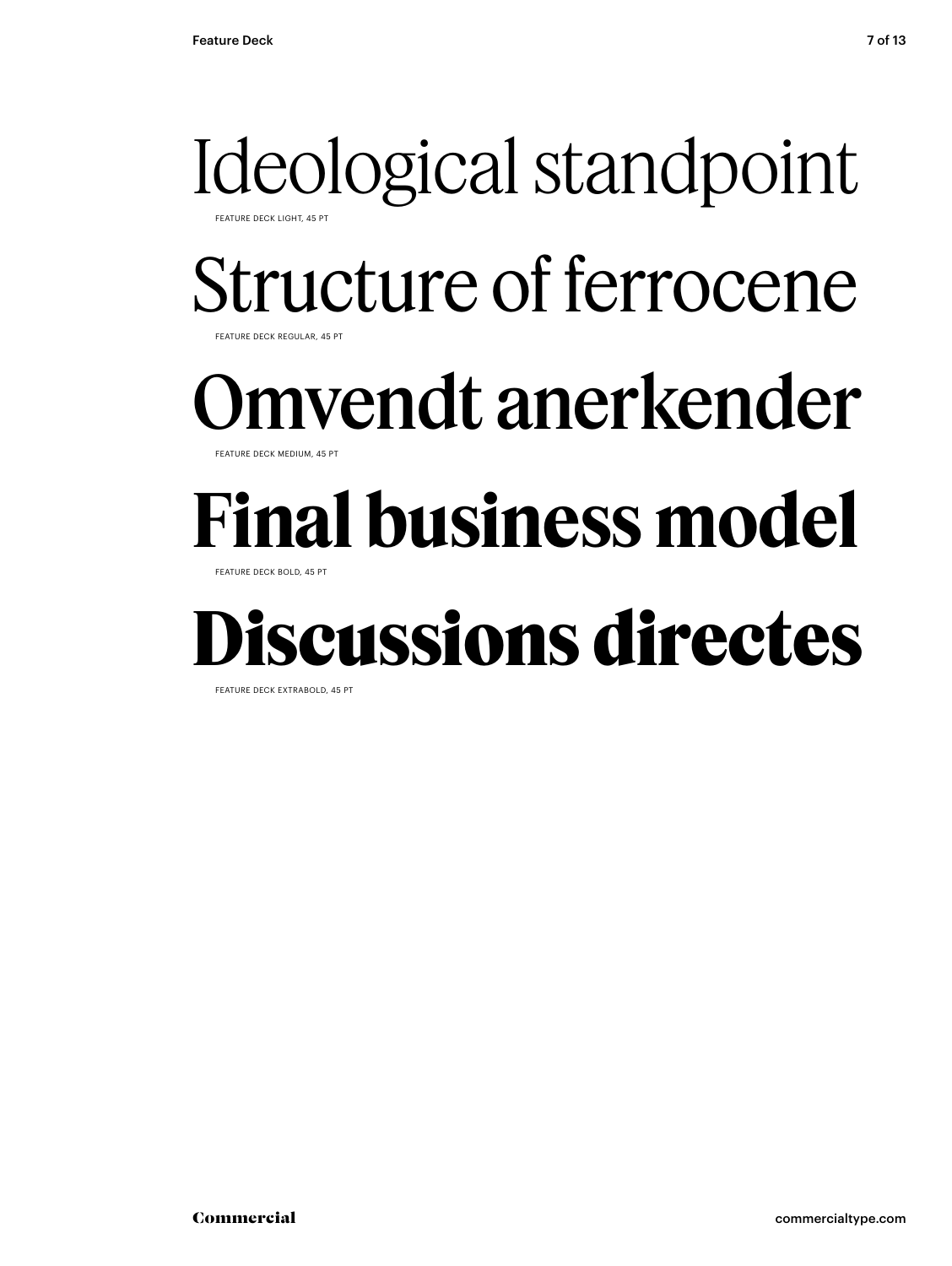

FEATURE DECK LIGHT ITALIC, 45 PT

*Seefahrt unzugänglich* FEATURE DECK REGULAR ITALIC, 45 PT

*A handwoven selvage*

**FATURE DECK MEDIUM ITAL** 

## *Two volcanic islands*

FEATURE DECK BOLD ITALIC, 45



FEATURE DECK EXTRABOLD ITALIC, 45 PT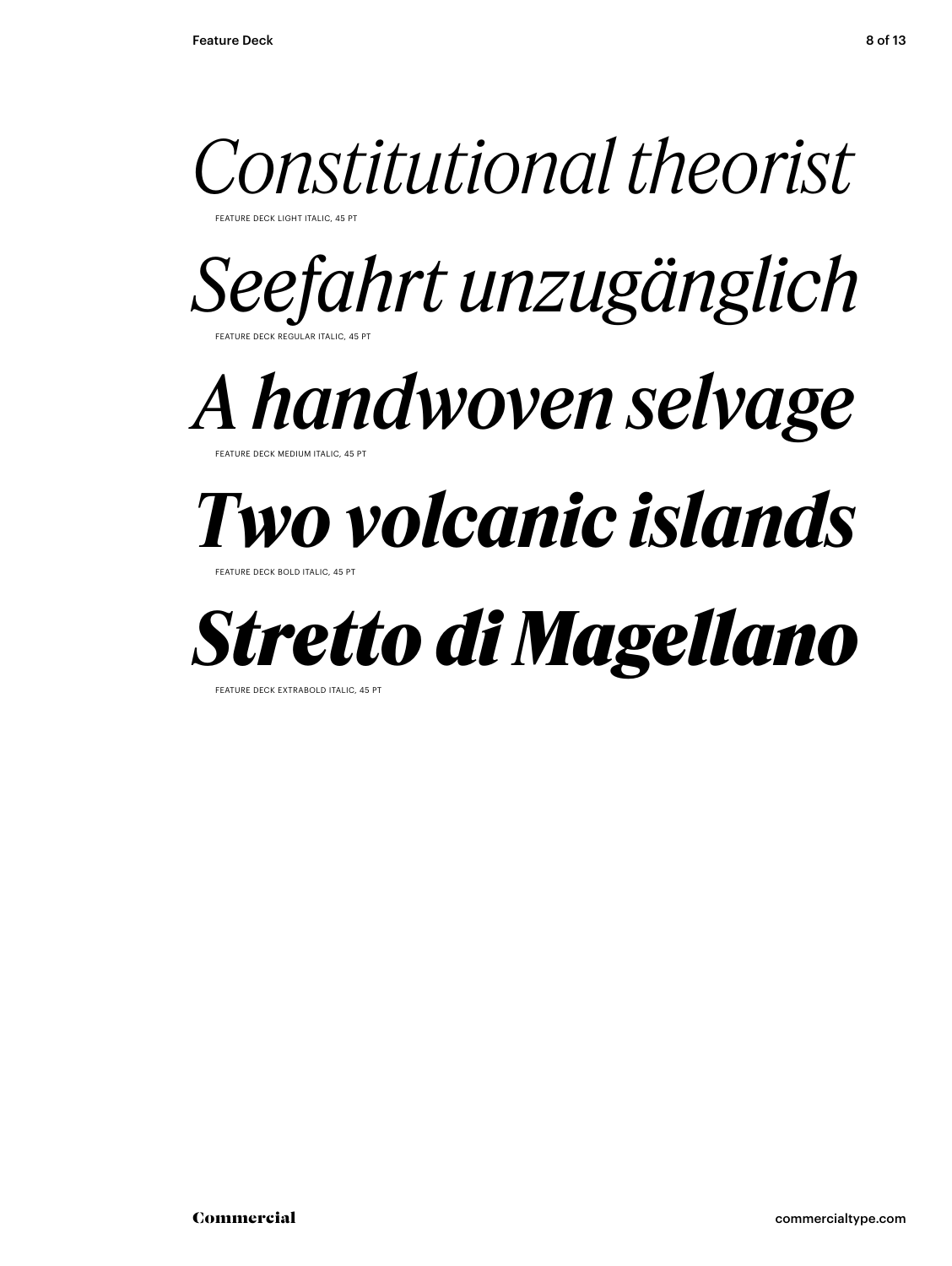| <b>UPPERCASE</b>                             | ABCDEFGHIJKLMNOPQRSTUVWXYZ                                                                                                                                                                                                                                |  |  |  |  |  |
|----------------------------------------------|-----------------------------------------------------------------------------------------------------------------------------------------------------------------------------------------------------------------------------------------------------------|--|--|--|--|--|
| LOWERCASE                                    | abcdefghijklmnopqrstuvwxyz                                                                                                                                                                                                                                |  |  |  |  |  |
| STANDARD PUNCTUATION                         | $[12?,$ ;;-- $  ()$ $[]$ $\{$ $\}/$ $\setminus$ $\&$ $@^{$ * "" $``$ , , «» $\circ$ $\,$ $\mathcal{S}}$ $\cdot$ $\P$ $\dag$ $\ddagger$ $\mathbb{C}$ ${}^{\circ}$ ${}^{\circ}$ ${}^{\circ}$                                                                |  |  |  |  |  |
| ALL CAP PUNCTUATION                          | $i\dot{\epsilon}$ ----()[]{}/ \@«» $\circ$                                                                                                                                                                                                                |  |  |  |  |  |
| LIGATURES                                    | fb ff fh fi fj fk fl ffb ffh ffi ffj ffk ffl                                                                                                                                                                                                              |  |  |  |  |  |
| PROPORTIONAL LINING<br>default figures       | $EEWPPPZWd1234567890qf\% \%o^{a0\#°-+=-x\div~''}$                                                                                                                                                                                                         |  |  |  |  |  |
| TABULAR LINING                               | $$EEYBPP\bar{\tau}Wd1234567890\%$ %-+=-x ÷>                                                                                                                                                                                                               |  |  |  |  |  |
| PREBUILT FRACTIONS                           | $\frac{1}{2}$ $\frac{1}{3}$ $\frac{2}{3}$ $\frac{1}{4}$ $\frac{3}{4}$ $\frac{1}{8}$ $\frac{3}{8}$ $\frac{5}{8}$ $\frac{7}{8}$                                                                                                                             |  |  |  |  |  |
| <b>NUMERATORS &amp;</b><br>DENOMINATORS      | $H^{1234567890}/_{1234567890}$                                                                                                                                                                                                                            |  |  |  |  |  |
| <b>SUPERSCRIPT &amp;</b><br><b>SUBSCRIPT</b> | $H^{1234567890}$ $H_{1234567890}$                                                                                                                                                                                                                         |  |  |  |  |  |
| STYLISTIC ALTERNATES                         | JJKMQRWW qagkw 3569<br>$H^{3569}$ H <sub>3569</sub> H <sup>3569</sup> /3569 <sup>1</sup> / <sub>3</sub> <sup>2</sup> / <sub>3</sub> <sup>3</sup> / <sub>4</sub> <sup>3</sup> / <sub>8</sub> <sup>5</sup> / <sub>8</sub><br>ĴĴĶŔŖŘŴŴŴŴŴŴŴŴ àáâãäåāǎąạåấâẩå |  |  |  |  |  |
| <b>ACCENTED UPPERCASE</b>                    | ÀÁÂÃÄÅĀĂĂĂĄĄÁÂÂÂÅÅÅÅÆƏÇĆĈĊČĎ<br>ĐÈÉÊËĒĔĖEĚEĔĚÉÊÊÊÊĜĞĞGĤĦÌÍÎÏĬĬĮIJIJ<br>ÍJĴĶĹĽĿŁĻÑŃŇŊŅÒÓÔŎÖŌŎŎŐŎQŎÔÔÔ<br>ÓŐÖÖÖŐØŒŔŘRŚŜŞŠŞſSŢŤŢŦÞÙÚÛÜŨŪ<br>ŬŮŮŰŲƯŲŰŨŨŲŮŴŴŴŴÝŸŶŶŸŶŹŻŽ                                                                                        |  |  |  |  |  |
| ACCENTED LOWER CASE                          | àáâãäåāăåaaáââåååååååæəçćĉċčďđèéêëēĕ<br>ėęěęẽéểêễệểĝğġġĥħìíîïĩiĭįıịijíjĵĮķĺľŀłļñńňŋņò<br>óôõöōŏőőơọốôỗộổơờỡợởøœŕřŗśŝşšşßţťţŧþ<br>ùúûüūūŭůůúúuuuứừữựửŵŵŵŵÿŷỳyỹỷźżž                                                                                         |  |  |  |  |  |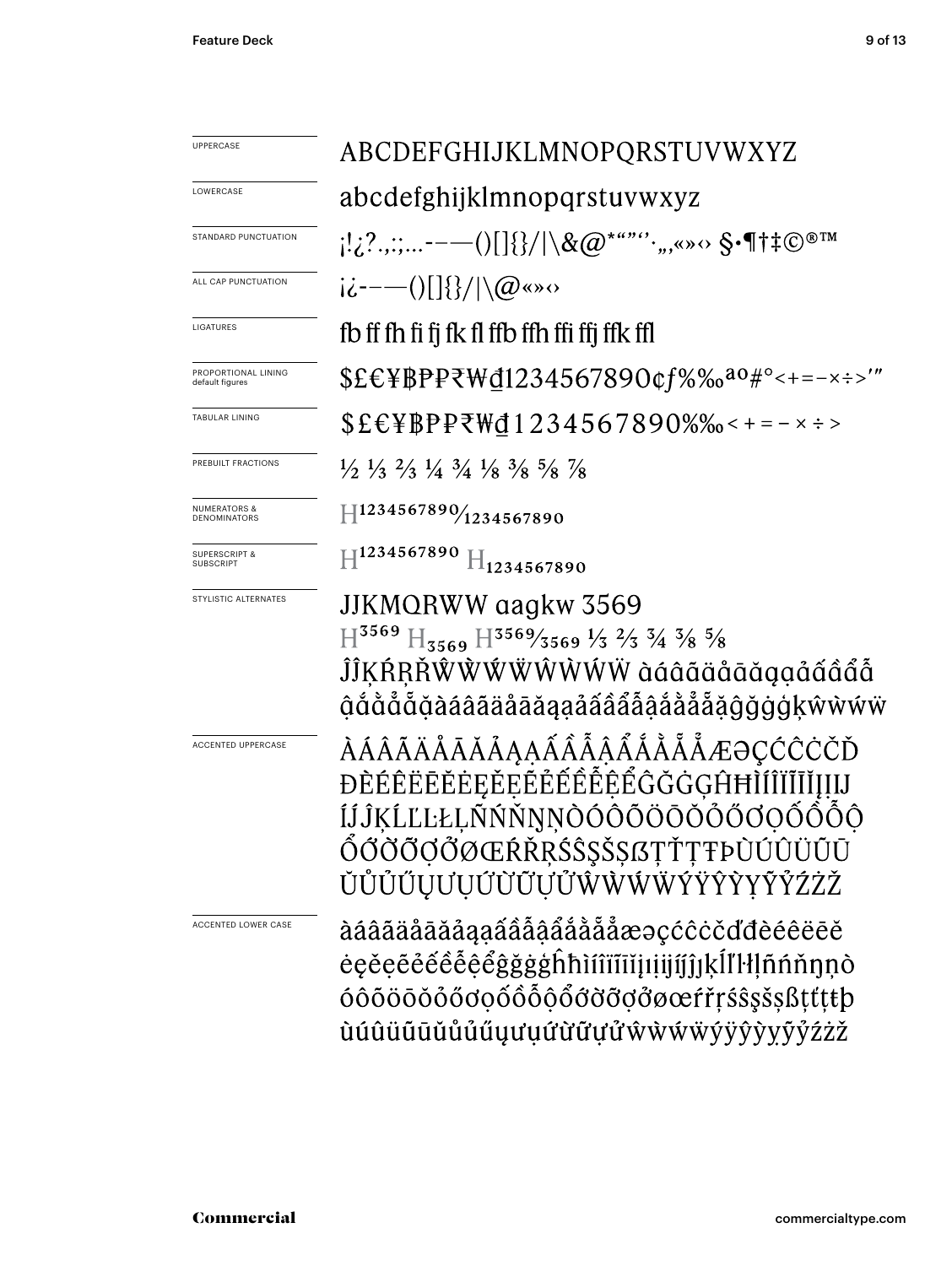| <b>UPPERCASE</b>                             | ABCDEFGHIJKLMNOPQRSTUVWXYZ                                                                                                                                                                              |  |  |  |  |  |  |
|----------------------------------------------|---------------------------------------------------------------------------------------------------------------------------------------------------------------------------------------------------------|--|--|--|--|--|--|
| LOWERCASE                                    | <i>abcdefghijklmnopqrstuvwxyz</i>                                                                                                                                                                       |  |  |  |  |  |  |
| STANDARD PUNCTUATION                         | $\mu_1^{\prime},\ldots\ldots\ldots\ldots\ldots\ldots\ldots\ldots\ldots\otimes\alpha\cong\cdots\otimes\cdots\otimes\cdots\otimes\cdots\otimes\cdots\otimes\cdots\otimes\cdots\otimes\cdots\otimes\cdots$ |  |  |  |  |  |  |
| ALL CAP PUNCTUATION                          | $i\ddot{\epsilon}$ ----()[]{}/ \@«» $\circ$                                                                                                                                                             |  |  |  |  |  |  |
| LIGATURES                                    | fb ff fh fi fi fk fl ffb ffh ffi ffi ffk ffl                                                                                                                                                            |  |  |  |  |  |  |
| PROPORTIONAL LINING<br>default figures       | $$EEYBP$ P\W@1234567890¢f%‰ <sup>ao#</sup> °<+=-x÷>'"                                                                                                                                                   |  |  |  |  |  |  |
| TABULAR LINING                               | $$E$ E\}}PP\\del 1234567890%% < + = - x : >                                                                                                                                                             |  |  |  |  |  |  |
| PREBUILT FRACTIONS                           | $\frac{1}{2}$ $\frac{1}{3}$ $\frac{2}{3}$ $\frac{1}{4}$ $\frac{3}{4}$ $\frac{1}{8}$ $\frac{3}{8}$ $\frac{5}{8}$ $\frac{7}{8}$                                                                           |  |  |  |  |  |  |
| <b>NUMERATORS &amp;</b><br>DENOMINATORS      | $H^{1234567890}/_{1234567890}$                                                                                                                                                                          |  |  |  |  |  |  |
| <b>SUPERSCRIPT &amp;</b><br><b>SUBSCRIPT</b> | $H^{1234567890}H_{1234567890}$                                                                                                                                                                          |  |  |  |  |  |  |
| STYLISTIC ALTERNATES                         | JJKMQRWW aagkw 3569<br>$H^{3569}H_{3569}H^{3569/3569}\frac{1}{3}$ $\frac{2}{3}$ $\frac{3}{4}$ $\frac{3}{8}$ $\frac{5}{8}$<br>ĴĴKŔŖŘŴŴŴŴŴŴŴŴ àáâãäåāăąạåấâẩẫậ<br>ắằẳẵẵặàáâãääåāŭqạảấâẩẫậắằẳẵẵǧǧġģķŵẁŵŵ   |  |  |  |  |  |  |
| ACCENTED UPPERCASE                           | ÀÁÂÃÄÅĀĂĂÅĄĄÁÂÂÂÅÅÅÅÅÆƏÇĆĈĊČĎ<br>ĐÈÉÊËĒĔĔEĘĚEĔĚÊÊÊÊÊĜĞĞGĤĦÌÍÎĬĨĬĮIJIJ<br>ÍĴĴĶĹĽĿŁĻÑŃŇŅNÒÓÔÕÖŌŎŎŐŎOŐ<br>ŐŐŎÕŎŎŎŒŔŘŖŚŜŞŠŞſĠŢŤŢŦÞÙÚÛÜŨŪŬ<br>ŮŮŰŲƯŲŰŨŨŨŮŴŴŴŴŶŸŶŶYŶŹŹŽ                                       |  |  |  |  |  |  |
| ACCENTED LOWER CASE                          | àáâãäåāāăåąạấâẫậẩåååååæəçćĉċčďđèéêëē<br>ĕėęĕęẽêêêêệêĝğġġĥħìíîïīĭjıiijíjĵĮķĺľŀlļñńňŋņ<br>ÒÓÔÕÖŌŎŐŐŎQÕÔÕÕŐÕŎŎŎØœŕřŗŚŜŞŠŞßţťţŧ<br><i>þùúûüūūŭůůűuuuuûữữựửŵ</i> ẁŵŵÿŷŷŷyỹ <i>ỷźżž</i>                       |  |  |  |  |  |  |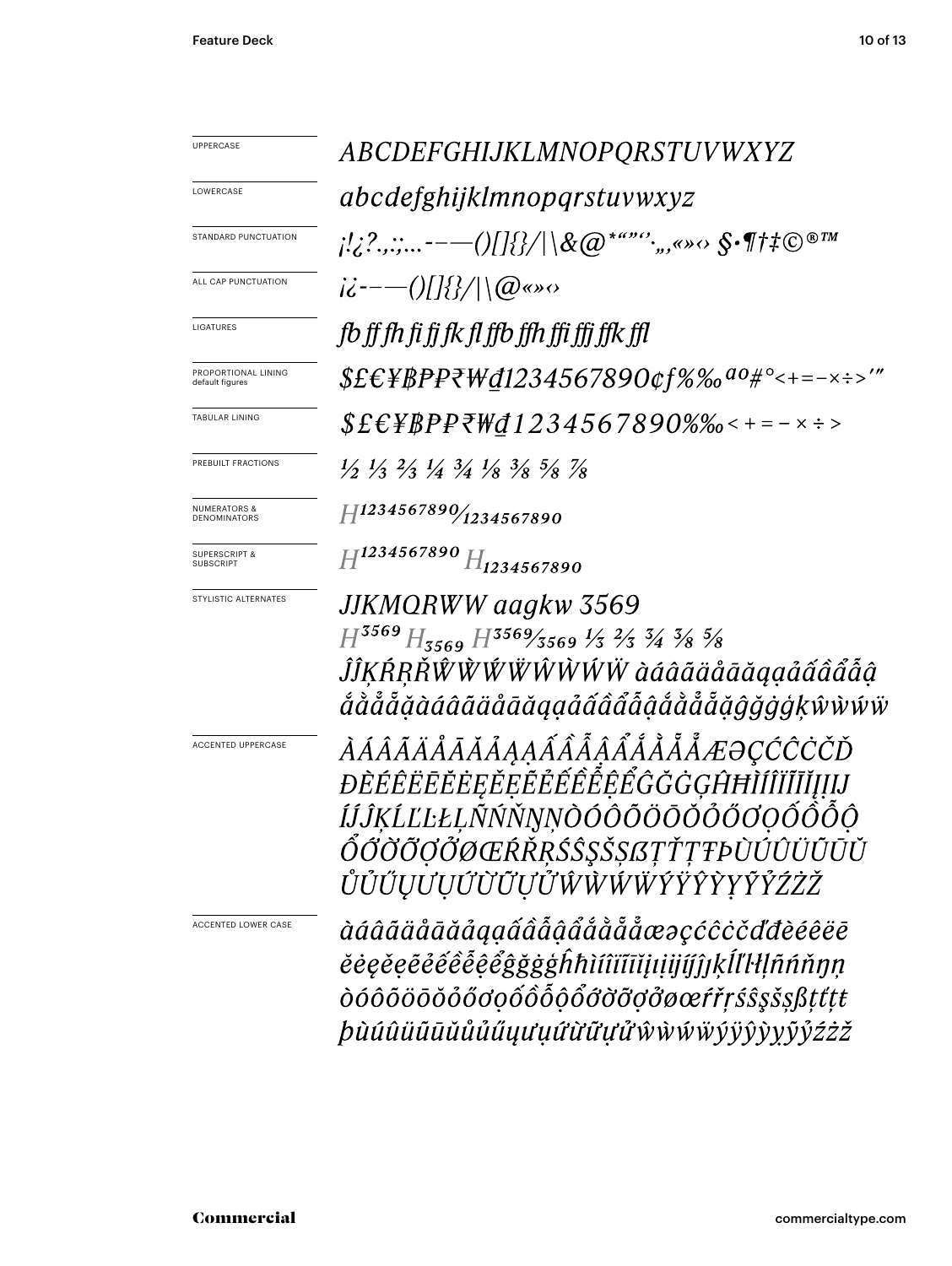| <b>OPENTYPE FEATURES</b><br><b>FAMILY WIDE</b>               | <b>DEACTIVATED</b>                 |                   |                              | <b>ACTIVATED</b>                                |                          |                  |
|--------------------------------------------------------------|------------------------------------|-------------------|------------------------------|-------------------------------------------------|--------------------------|------------------|
| <b>ALL CAPS</b><br>opens up spacing, moves<br>punctuation up | $\chi$ Fish & 'Chips' @ £25!?      |                   |                              | $\ddot{\text{c}}$ iFISH & 'CHIPS' @ £25!?       |                          |                  |
| PROPORTIONAL LINING<br>default figures                       | March:<br>April:                   | \$3,460<br>¥7,031 | €1,895<br>£9,215             | April:                                          | March: \$3,460<br>¥7,031 | €1,895<br>£9,215 |
| TABULAR LINING                                               | March:<br>April:                   | \$3,460<br>¥7,031 | €1,895<br>£9,215             | April:                                          | March: \$3,460<br>¥7,031 | €1,895<br>£9,215 |
| <b>FRACTIONS</b><br>ignores numeric date format              | 21/03/10 and 21/18 46/91           |                   |                              | $21/03/10$ and $2\frac{1}{18}$ 4%               |                          |                  |
| SUPERSCRIPT/SUPERIOR                                         | $x158 + y23 \times z18 - a4260$    |                   |                              | $X^{158} + Y^{23} \times Z^{18} - Z^{4260}$     |                          |                  |
| SUBSCRIPT/INFERIOR                                           | $x158 \div y23 \times z18 - a4260$ |                   |                              | $X_{158} \div Y_{23} \times Z_{18} - 24_{4260}$ |                          |                  |
| DENOMINATOR<br>for making arbitrary fractions                | 0123456789 0123456789              |                   |                              | 0123456789 0123456789                           |                          |                  |
| NUMERATOR<br>for making arbitrary fractions                  | 0123456789 0123456789              |                   |                              | 0123456789 0123456789                           |                          |                  |
| <b>LANGUAGE FEATURE</b><br>Nederlands (Dutch) IJ glyph       | BIJNA IJsselmeer vrijdag           |                   |                              | BIJNA IJsselmeer vrijdag                        |                          |                  |
| <b>LANGUAGE FEATURE</b><br>Català (Catalan) I glyph          | CEL·LA al·lusió col·lecció         |                   |                              | CEL·LA al·lusió col·lecció                      |                          |                  |
| <b>LANGUAGE FEATURE</b><br>Română (Romanian) s accent        |                                    |                   | ÎNSUȘI științifice activiști | ÎNSUȘI științifice activiști                    |                          |                  |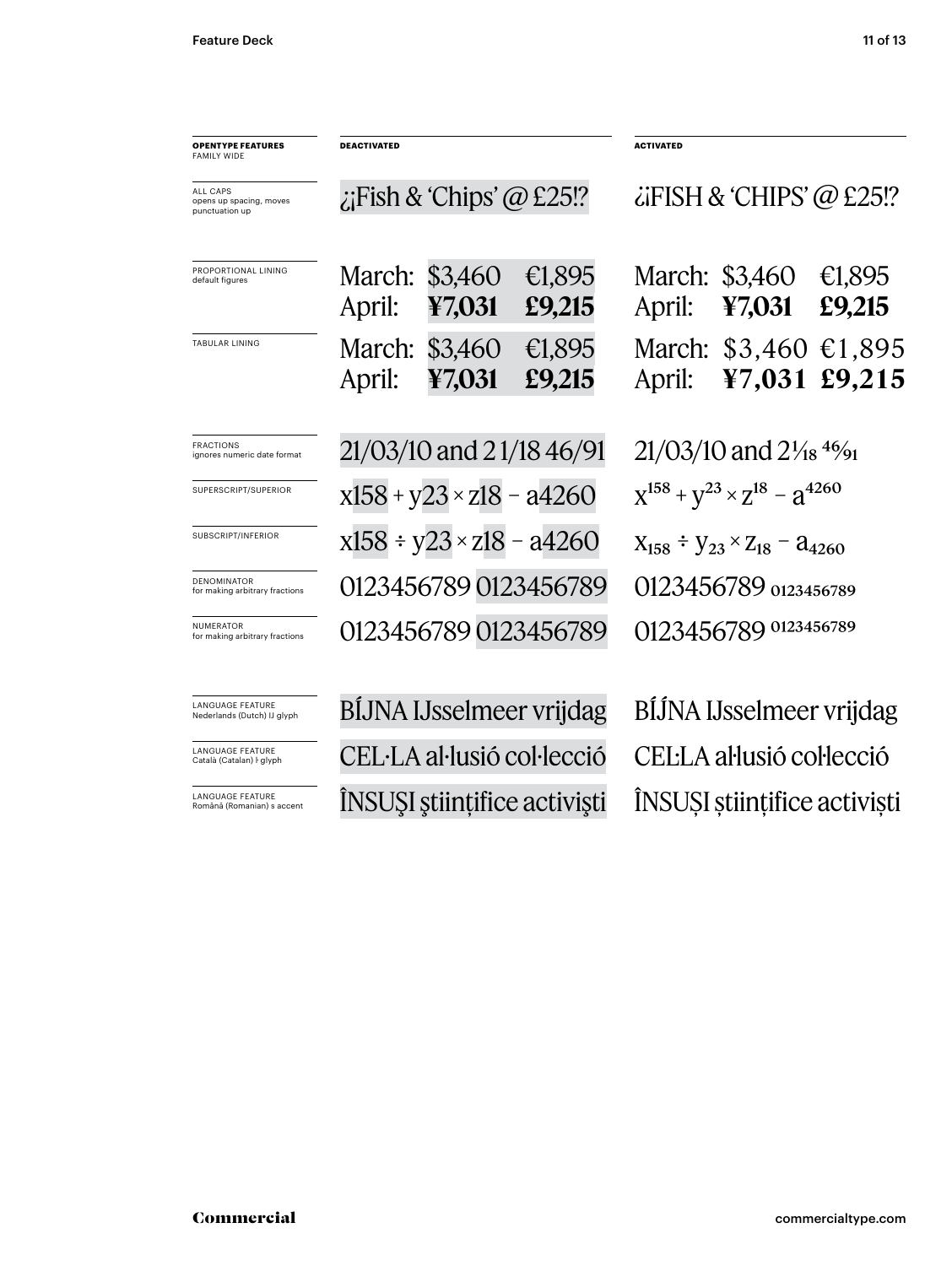### **OPENTYPE FEATURES** ROMAN & ITALIC

STYLISTIC SET 01 alternate a g

STYLISTIC SET 03 alternate a

STYLISTIC SET 05 alternate 3 5 6 9

STYLISTIC SET 06 alternate J

STYLISTIC SET 07 alternate J

STYLISTIC SET 10 alternate Q

STYLISTIC SET 11 alternate R

STYLISTIC SET 13 alternate W

STYLISTIC SET 14 alternate W w

STYLISTIC SET 16 alternate M

STYLISTIC SFT 17 alternate K k

### **DEACTIVATED ACTIVATED**

Aggravating situations Aggravating situations Preliminary proposals Preliminary proposals The odds of  $135$  in  $629$  The odds of  $135$  in  $629$ Justified a July transit Justified a July transit Justified a July transit Justified a July transit After the Qing dynasty After the Qing dynasty Rescheduled the Rally Rescheduled the Rally Follows the New Wave Follows the New Wave Follows the New Wave Follows the New Wave Older Master Milliners Older Master Milliners Knew to ask it quickly Knew to ask it quickly